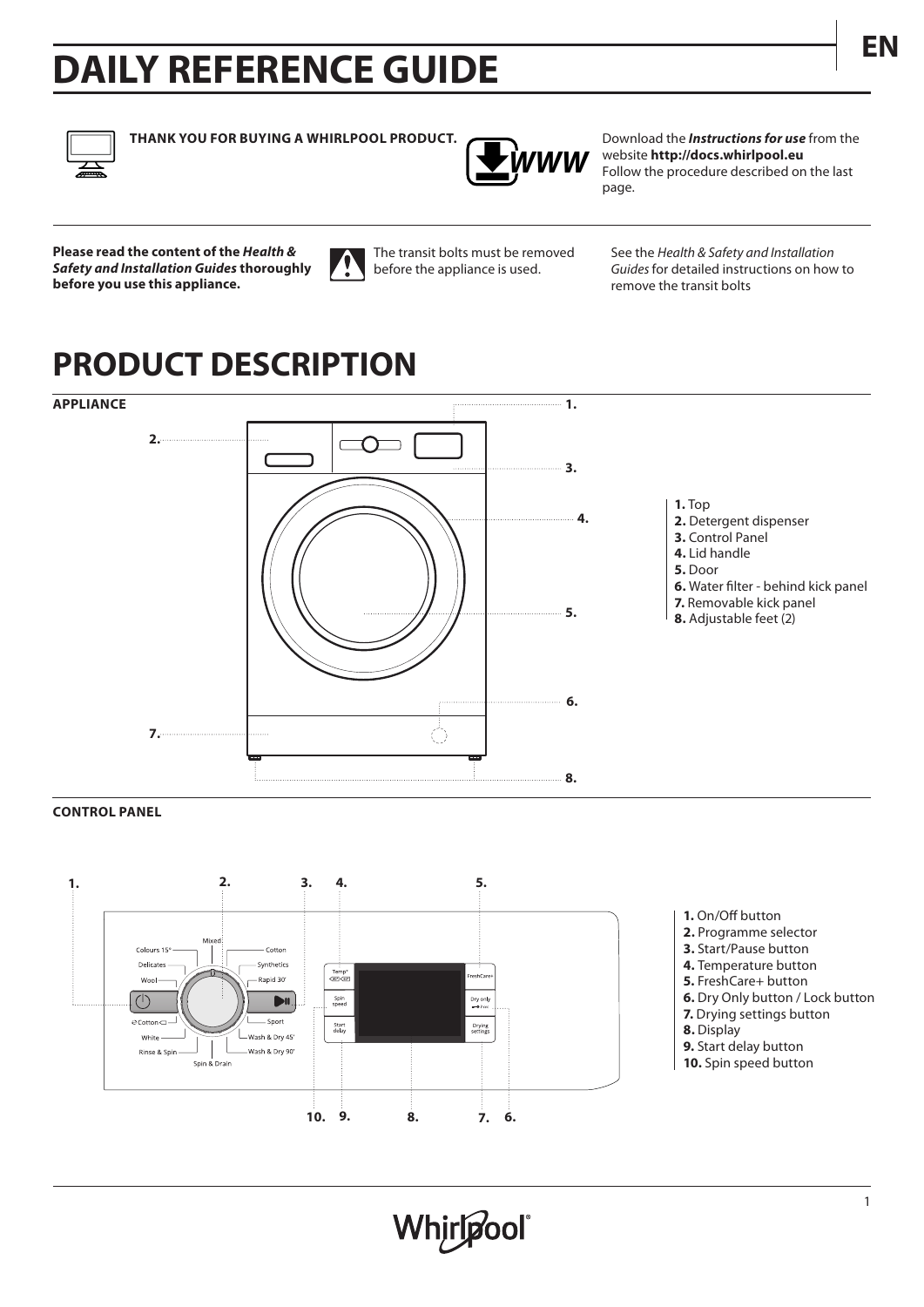## **DETERGENT DISPENSER**



### **Prewash Compartment**  • Detergent for prewash



## **Main Wash Compartment**

- Detergent for the main wash
- Stain remover
- Water softener



## **Softener compartment**

• Softener • Liquid starch **Pour softener or starch solution into the compartment without exceeding the "max" level.**

**Release button** (press to remove tray for cleaning).



Preferably use the partition **A** when washing with a liquid detergent for washing, to ensure that the correct quantity of detergent is used (the partition is included in the bag containing the instructions). Move the partition into slot **B** when using detergent powder.

## **FIRST TIME USE**

*See the section DAILY USE for instructions on selecting and starting a programme.*

## **First cycle operation**

Remove any manufacturing debris:

- 1. Select the *"Cotton"* programme with a temperature setting of 60 °C.
- 2. Pour a small quantity of detergent powder into the main wash compartment of the detergent dispenser (maximum 1/3 of the quantity the detergent manufacturer recommends for lightly soiled laundry).
- 3. Start the programme **without loading the washer dryer machine**  (with empty drum).

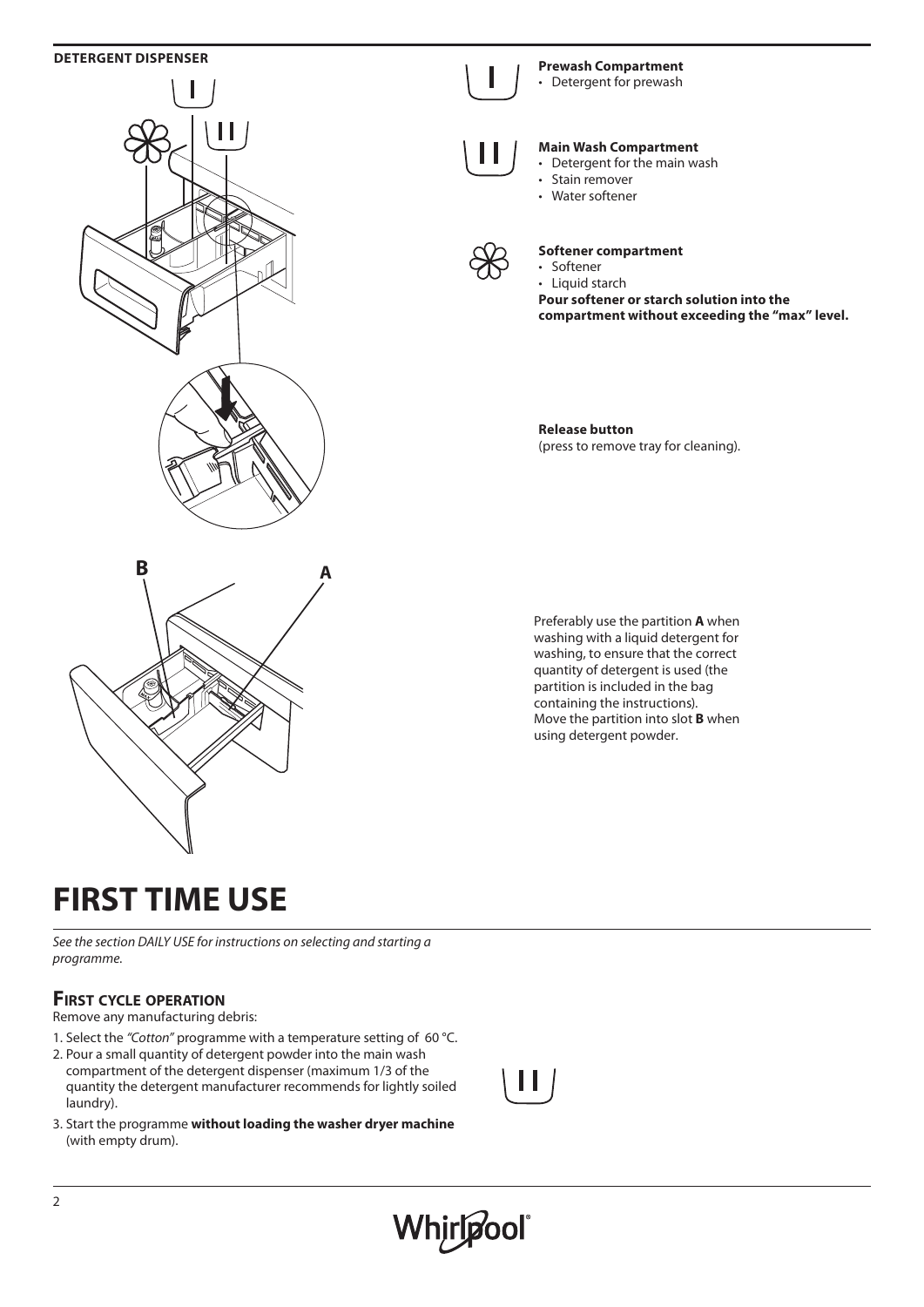## **EN DAILY USE**



*For more information on functions, a more detailed guide may be requested or downloaded from the website following the instructions given on the last page.* **Www** 

## **1. LOADING LAUNDRY.**

- Prepare the laundry, following the recommendations given in the section "HINTS AND TIPS". - Open the door and load the laundry into the  $\overline{\beta}$ drum, without exceeding the maximum load capacities indicated in the *Programme Chart*.
- Close the door, pressing until the latch audibly locks, and check that there is no laundry trapped between the door glass and the rubber seal.



## **2. OPEN THE WATER TAP**

 Check that the washer dryer is connected correctly to the water mains. Open the water tap.



### **3. SWITCHING ON THE WASHER DRYER MACHINE.** Press button ( $\vert$ ); the lamp  $\vert$  flashes slowly.

## **4. SELECTING A PROGRAMME AND CUSTOMISING A CYCLE.**

The following functions are possible with this appliance:

- Wash only
- Wash and dry
- Dry only

## **Wash only**

Select the required programme with the PROGRAMME selector dial. The duration of the wash cycle is shown on the display. The washer dryer machine automatically displays the maximum temperature and spin speed settings possible for the selected programme. Adjust the temperature and/or spin speed settings if needed with the relative buttons.

- Press button **"**Temp°**"** to cycle through progressively lower temperature settings until cold wash is set ("**- -**") shown on display.
- Press button **"**Spin speed**"** to cycle through progressively lower spin speed settings until the spin cycle is turned off ("0" shown on display).

Pressing the button again sets the highest possible setting. Select the required options (if necessary).

- Press the button to select the option; the respective button lamp illuminates.
- Press the button again to cancel the option; the lamp extinguishes.

**!** If the selected option is not compatible with the programme set, an error warning tone sounds and the indicator lamp flashes three times. The option is not selected.

## **Wash and dry**

To wash and dry a load with no interruption between the wash and dry cycles, make sure that the load does not exceed the maximum permissible drying load for the selected programme *(*see the column "*Max. load for drying cycle*" in the *Programme chart*).

- 1. Follow the instructions given in the paragraph "Wash Only" to select and, if necessary, customise the required programme.
- 2. Press **"**Drying settings**"** to select the required drying mode. Two drying modes are available: automatic or timer.

## - *Automatic drying with selectable levels:*

In automatic drying mode, the washer dryer machine dries the laundry until the set level of dryness is reached. Pressing button **"**Drying settings**"** once automatically selects the highest drying level available for the selected programme. Press the button again to reduce the drying level.

The following levels are available:

Wardrobe  $\Box$ : laundry is completely dry and ready to be put away in the wardrobe without ironing.

Hanger  $\lambda$ : laundry is left slightly damp to minimise creasing. Garments must be hung to air dry completely. Iron  $\overline{\triangle}$ : garments are left reasonably damp to make ironing easier.

### *- Timer drying mode:*

Press button **"**Drying settings**"** repeatedly to set timer drying mode. After cycling through all the automatic drying levels, continue pressing button **"**Drying settings**"** until the desired time is displayed. Values from 210 to 30 minutes are settable.

To wash a load of laundry larger than the maximum permissible load for drying *(*see the column "*Max. load for drying cycle*" in the *Programme chart)*, remove a few garments once the washing cycle has finished before starting the drying cycle. Proceed as follows:

- 1. Follow the instructions given in the paragraph "Wash Only" to select and, if necessary, customise the required programme.
- 2. Do not include a drying cycle.
- 3. Once the washing cycle is finished, open the door and remove a few garments to reduce the load. Now follow the instructions for "Dry only".

N.B.: always allow a cooling down period after drying before opening the door.

When using the two preset cycles "Wash & Dry 45'" and "Wash & Dry 90'", it is not necessary to select and start a drying cycle.

## **Dry only**

This function is used to simply dry a wet load washed previously in the washer dryer or by hand.

- 1. Select a suitable programme for the laundry you want to dry (e.g. select cotton to dry wet cotton laundry).
- 2. Press button **"**Dry only**"** to dry without a wash cycle.
- 3. Press **"**Drying settings**"** to select the required drying mode. Two drying modes are available: automatic or timer.

*- Automatic drying with selectable levels:*

In automatic drying mode, the washer dryer machine dries the laundry until the set level of dryness is reached. Pressing button **"**Drying settings**"** once automatically selects the highest drying level available for the selected programme. Press the button again to reduce the drying level.

The following levels are available:

Wardrobe  $\left[\cdot\right]$ : laundry is completely dry and ready to be put away in the wardrobe without ironing.

Hanger  $\triangle$ : laundry is left slightly damp to minimise creasing. Garments must be hung to air dry completely. Iron  $\sum$ : garments are left reasonably damp to make ironing easier.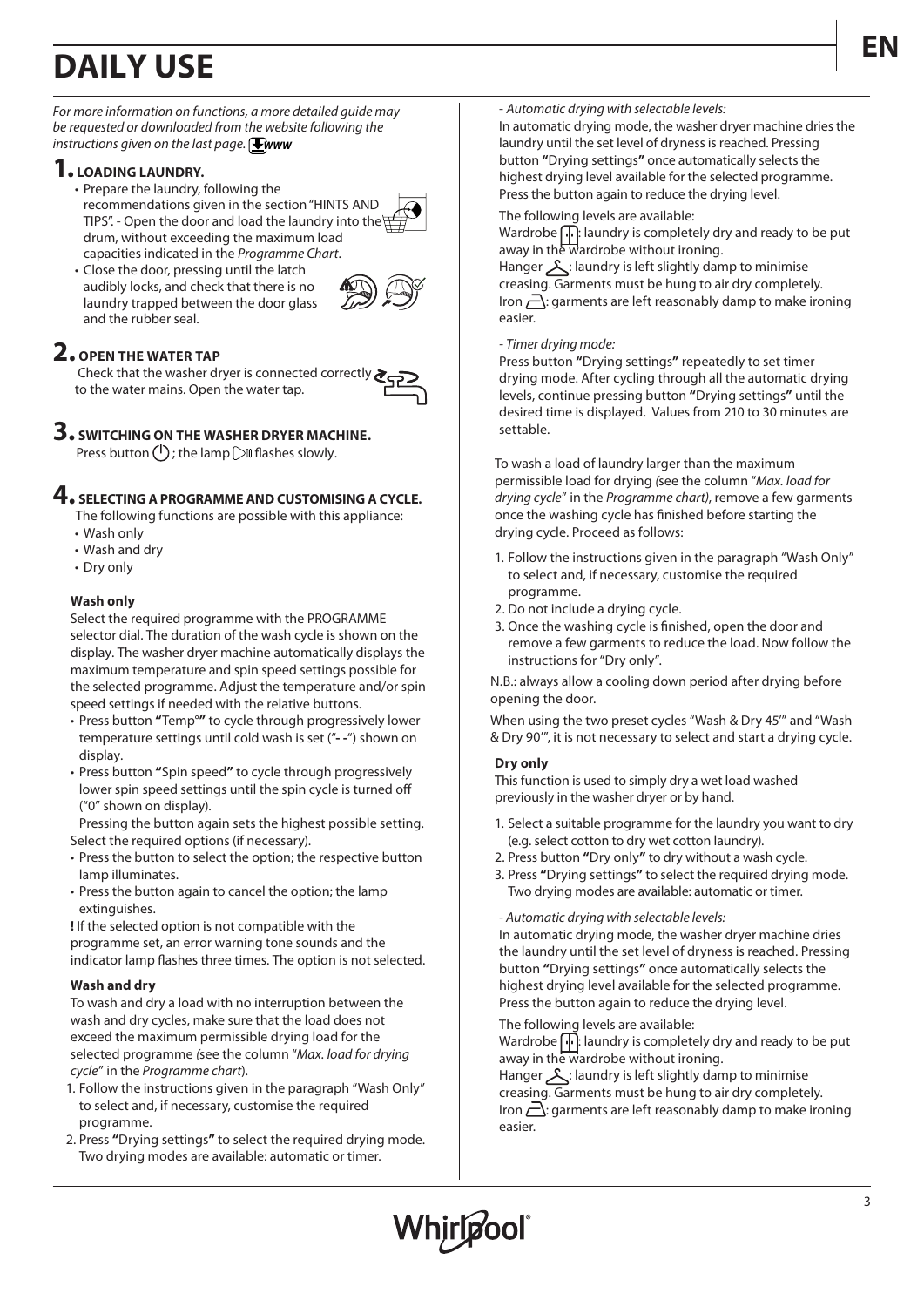## *- Timer drying mode:*

Press button **"**Drying settings**"** repeatedly to set timer drying mode. After cycling through all the automatic drying levels, continue pressing button **"**Drying settings**"** until the desired time is displayed.

Values from 210 to 30 minutes are settable.

N.B.: always allow a cooling down period after drying before opening the door.

- **5. USING THE CORRECT AMOUNT OF DETERGENT.** Pull out the tray and pour detergent into the relative compartments as described in "*Detergent dispenser*". This is only necessary when using a wash only or a wash + dry programme.
- **6. DELAYING THE START OF A PROGRAMME.** To set a programme to start at a later time, see the section *"Options and Functions"*.

## **7. STARTING A PROGRAMME.**

Press the START/PAUSE button. The relative indicator lamp illuminates, the door locks and the door open  $\overline{\odot}$  symbol extinguishes. To change a programme while a cycle is in progress, press START/PAUSE to pause the washer dryer (the START/ PAUSE lamp flashes amber slowly); then select the required cycle and press START/PAUSE again. To open the door while a cycle is in progress, press START/PAUSE; the door may be opened if the  $\overline{\odot}$  symbol lights. Press the START/ PAUSE button again to resume the programme from where it was paused.

## **8. CANCELLING A RUNNING PROGRAMME (IF NECESSARY)**

Press and hold the button  $\binom{1}{1}$  until the washer dryer stops. If the water level and temperature are low enough, the door unlocks and may be opened.

The door remains locked if there is water in the drum. To unlock the door, switch the washer dryer on, select the SPIN & DRAIN programme and turn the spin function off by setting the spin speed to 0. The water is emptied and the door unlocks at the end of the programme.

## **9. SWITCHING THE WASHER DRYER OFF AT THE END OF A PROGRAMME.**

At the end of the cycle, the message "END" is shown on the display. The door can only be opened when the  $\overline{\text{CD}}$  symbol lights. Check that the door unlocked symbol is lit, then open the door and take out the laundry.

Press  $(1)$  to switch the washer dryer off. To save energy, if the washer dryer is not switched off manually with the  $(1)$ button, it turns off automatically approximately 30 minutes after the end of the programme.

Leave the door ajar to let the interior of the washer dryer dry.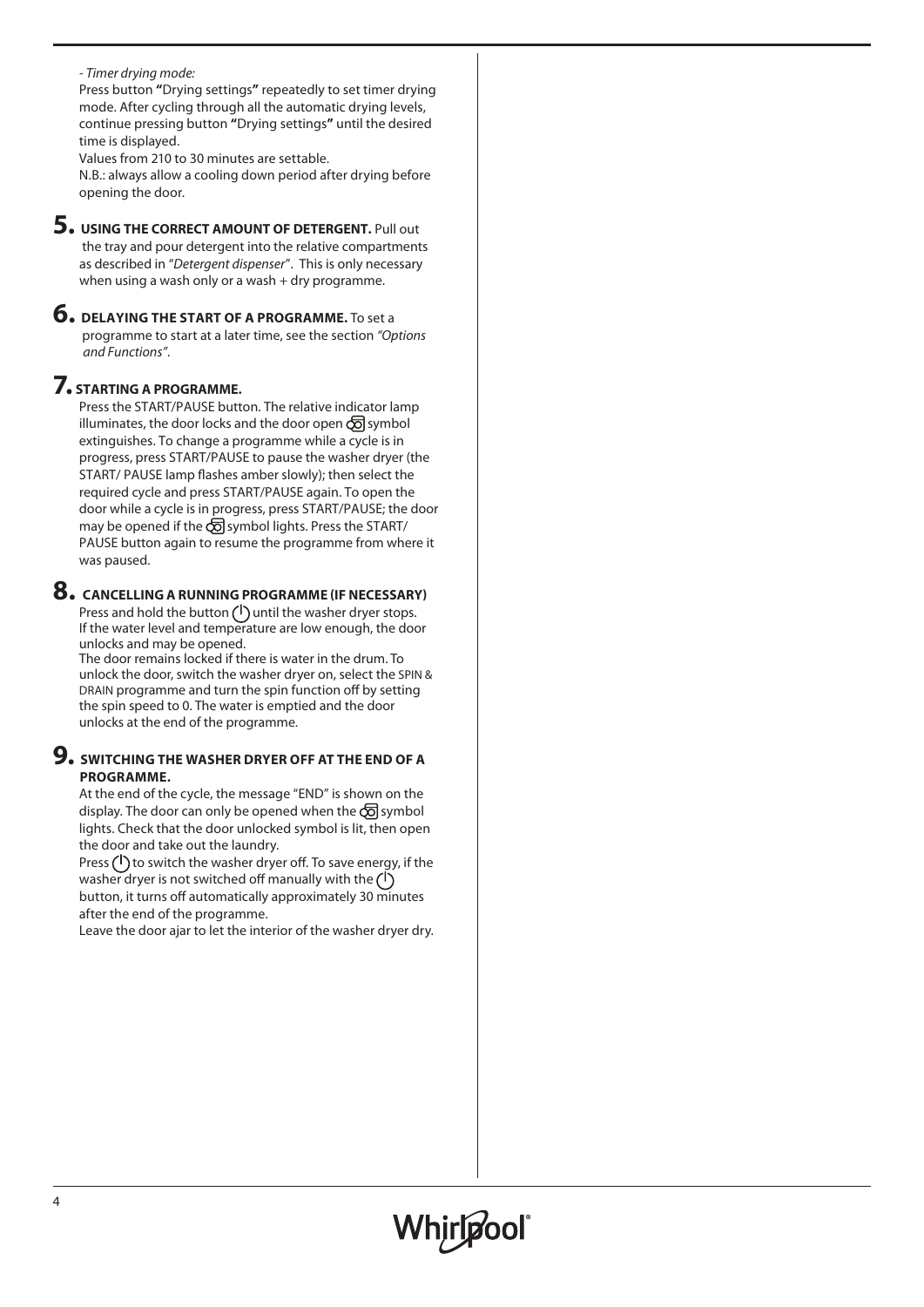## **HINTS AND TIPS**

## **RULES FOR SEPARATING LAUNDRY**

- Fabric type / indications on label (cotton, mixed fibres, synthetic, wool, handwash items)
- Colour (separate coloured garments from whites, wash new coloured items separately)
- Size (wash items of different sizes in the same load to improve washing efficacy and weight distribution in the drum)
- Delicates (place small items such as nylon stockings and garments with clasps – such as braziers – in a laundry bag or in a pillow case with a zip).

## **EMPTY POCKETS**

• Objects such as coins or safety pins can damage laundry and the washer dryer drum.

### **WASH SYMBOLS ON GARMENT LABELS**

The value given in the tub symbol is the maximum temperature possible for washing the garment.



- $t^2$ Hand wash only
- $\boxtimes$ Do not wash

## **CLEAN THE WATER FILTER REGULARLY**

• This is needed to prevent the filter from blocking and preventing the water from draining correctly. See the section *"Cleaning and Maintenance" / "Cleaning the water filter"* in the detailed guide that may be requested or downloaded from the website. *WWW*

## **SAVING ENERGY AND PROTECTING THE ENVIRONMENT**

- Keeping within the load limits indicated in the programme chart will optimise energy, water and detergent consumption and reduce washing times.
- Do not exceed the detergent quantities recommended by the detergent manufacturer.
- Save energy by using a 60°C instead of a 90°C wash programme, or by using a 40°C instead of a 60°C wash programme. We recommend using the " $\ominus$  Cotton  $\Box$ " 60°C programme for cotton garments, which is longer but uses less energy.
- To save energy and time when washing and drying, select highest spin speed available for the programme to reduce the residual water remaining in the garments at the end of the wash cycle.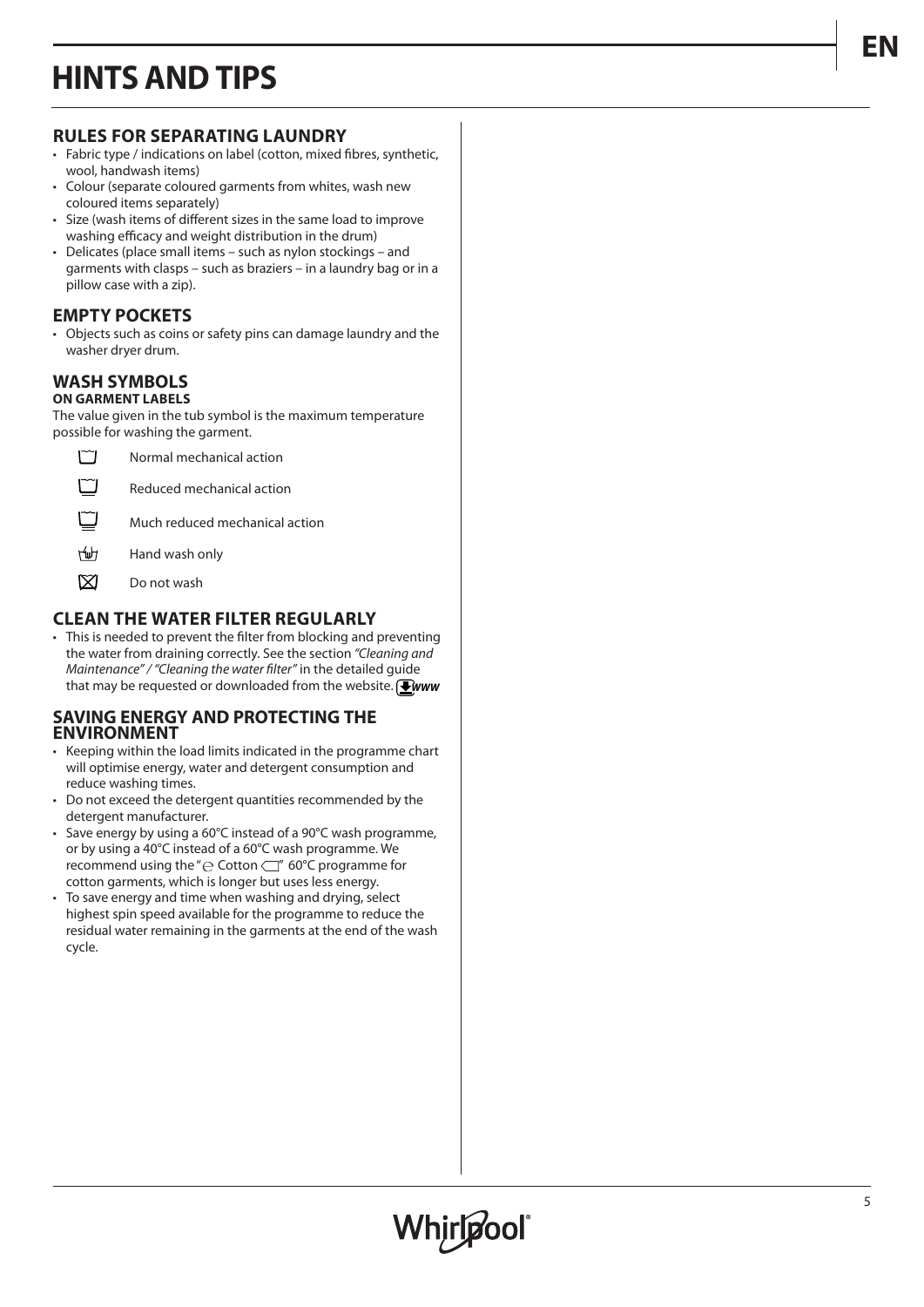## **PROGRAMME CHART**

|                                                                                                                   |                             |                          |              |                                  |                                      | Detergents and<br>additives                           |                          |                                 | Recommend-<br>ed detergent |                          |                          |
|-------------------------------------------------------------------------------------------------------------------|-----------------------------|--------------------------|--------------|----------------------------------|--------------------------------------|-------------------------------------------------------|--------------------------|---------------------------------|----------------------------|--------------------------|--------------------------|
| Programme                                                                                                         | Available tempera-<br>tures | Max. spin speed<br>(rpm) | Drying       | Max. load for wash<br>cycle (kg) | Max. load for dry-<br>ing cycle (kg) | Duration (Minutes)                                    | Prewash                  | Main                            | Softener                   | Powder                   | Liquid                   |
|                                                                                                                   |                             |                          |              |                                  |                                      |                                                       |                          | $\overline{\mathsf{u}}$         | $\circledast$              |                          |                          |
| <b>MIXED</b>                                                                                                      | ※-40°C                      | 1000                     | $\checkmark$ | 4,5                              | 4,5                                  |                                                       | $\qquad \qquad -$        | D                               | $\bigcirc$                 | $\overline{\phantom{m}}$ | $\checkmark$             |
| COTTON (2)                                                                                                        | ※-60°C                      | 1400                     | $\checkmark$ | 9                                | 6                                    |                                                       | ÷                        | D                               | $\bigcirc$                 | $\checkmark$             | $\checkmark$             |
| <b>SYNTHETICS (3)</b>                                                                                             | ※-60°C                      | 1200                     | $\checkmark$ | 4,5                              | $\overline{4}$                       |                                                       | $\qquad \qquad -$        |                                 | $\bigcirc$                 | $\checkmark$             | $\checkmark$             |
| RAPID 30'                                                                                                         | ※-30°C                      | 800                      | $\sim$       | 3,5                              | $\overline{\phantom{a}}$             |                                                       | ÷                        | ●                               | $\bigcirc$                 | $\overline{\phantom{a}}$ | $\checkmark$             |
| <b>SPORT</b>                                                                                                      | ※-40°C                      | 600                      | $\checkmark$ | 4,0                              | 4,0                                  |                                                       | $\overline{a}$           | Ð                               | $\bigcirc$                 | $\overline{\phantom{a}}$ | $\checkmark$             |
| WASH & DRY 45'                                                                                                    | 30°C                        | 1400                     | $\checkmark$ | 1                                | $\mathbf{1}$                         |                                                       | ÷,                       | D                               | $\bigcirc$                 | $\overline{\phantom{a}}$ | $\checkmark$             |
| WASH & DRY 90'                                                                                                    | 30°C                        | 1200                     | $\checkmark$ | $\overline{2}$                   | $\overline{2}$                       |                                                       | $\overline{a}$           | D                               | $\bigcirc$                 | $\overline{\phantom{a}}$ | $\checkmark$             |
| SPIN & DRAIN *                                                                                                    | $\bar{a}$                   | 1400                     | $\checkmark$ | 9                                | 6                                    | The duration of the programme is shown on the display | $\overline{\phantom{a}}$ | $\overline{\phantom{a}}$        | ä,                         | $\overline{\phantom{a}}$ | $\overline{\phantom{a}}$ |
| <b>RINSE &amp; SPIN</b>                                                                                           |                             | 1400                     | $\checkmark$ | 9                                | 6                                    |                                                       |                          | $\overline{\phantom{a}}$        | $\bigcirc$                 | $\overline{\phantom{a}}$ |                          |
| <b>WHITE</b>                                                                                                      | ※-90°C                      | 1400                     | $\checkmark$ | 9                                | 6                                    |                                                       | $\bigcirc$ (90°)         | n                               | $\bigcirc$                 | $\checkmark$             |                          |
| $\ominus$ COTTON $\bigcirc$ (1)                                                                                   | ※-60°C                      | 1400                     | $\checkmark$ | 9                                | 6                                    |                                                       | $\overline{\phantom{a}}$ | D                               | $\bigcirc$                 | $\checkmark$             |                          |
| <b>WOOL</b>                                                                                                       | ※-40°C                      | 800                      | $\checkmark$ | $\overline{2}$                   | $\overline{2}$                       |                                                       | $\overline{a}$           | D                               | $\bigcirc$                 | $\overline{\phantom{a}}$ | $\checkmark$             |
| <b>DELICATES</b>                                                                                                  | ※-30°C                      | $\pmb{0}$                | $\checkmark$ | $\mathbf{1}$                     | $\mathbf{1}$                         |                                                       | $\overline{a}$           |                                 | $\bigcirc$                 | $\overline{a}$           | $\checkmark$             |
| COLOURS 15°                                                                                                       | $15^{\circ}$ C              | 1000                     | $\checkmark$ | 4,5                              | 4,5                                  |                                                       | ÷                        | ●                               | $\bigcirc$                 | $\overline{\phantom{a}}$ | $\checkmark$             |
| $\checkmark$<br>Selectable/optional<br>Not selectable/applicable<br>Required quantity<br>$\overline{\phantom{a}}$ |                             |                          |              |                                  |                                      |                                                       |                          | $\bigcirc$<br>Optional quantity |                            |                          |                          |

For wash programmes with temperatures above 50°C, we recommend using powder detergent rather than liquid, and following the directions given on the detergent package.

\* Select the SPIN & DRAIN programme and set the spin speed to 0 to empty only.

- 1) Test programme in compliance with standard EN 50229 (Wash): select the " $\ominus$  Cotton  $\bigcup$ " programme with a temperature of 60°C.
- 2) Long cotton programme: set the "Cotton" programme with a temperature of 40°C.
- 3) Synthetic program along: set the "Synthetics" programme with a temperature of 40°C.

Test programme in compliance with standard EN 50229 (Drying): select the " $\ominus$  Cotton  $\Box$ " wash programme and set the drying level to " $\Box$ ", for both loads. The first drying cycle must be carried out with the nominal load.

*The cycle duration indicated on the display or in the manual is an estimated time calculated for standard conditions. The actual cycle time may vary in relation to a number of different factors, such as inlet water temperature and pressure, ambient temperature, quantity of detergent, size and type of load, load balancing and any additional optional functions selected.*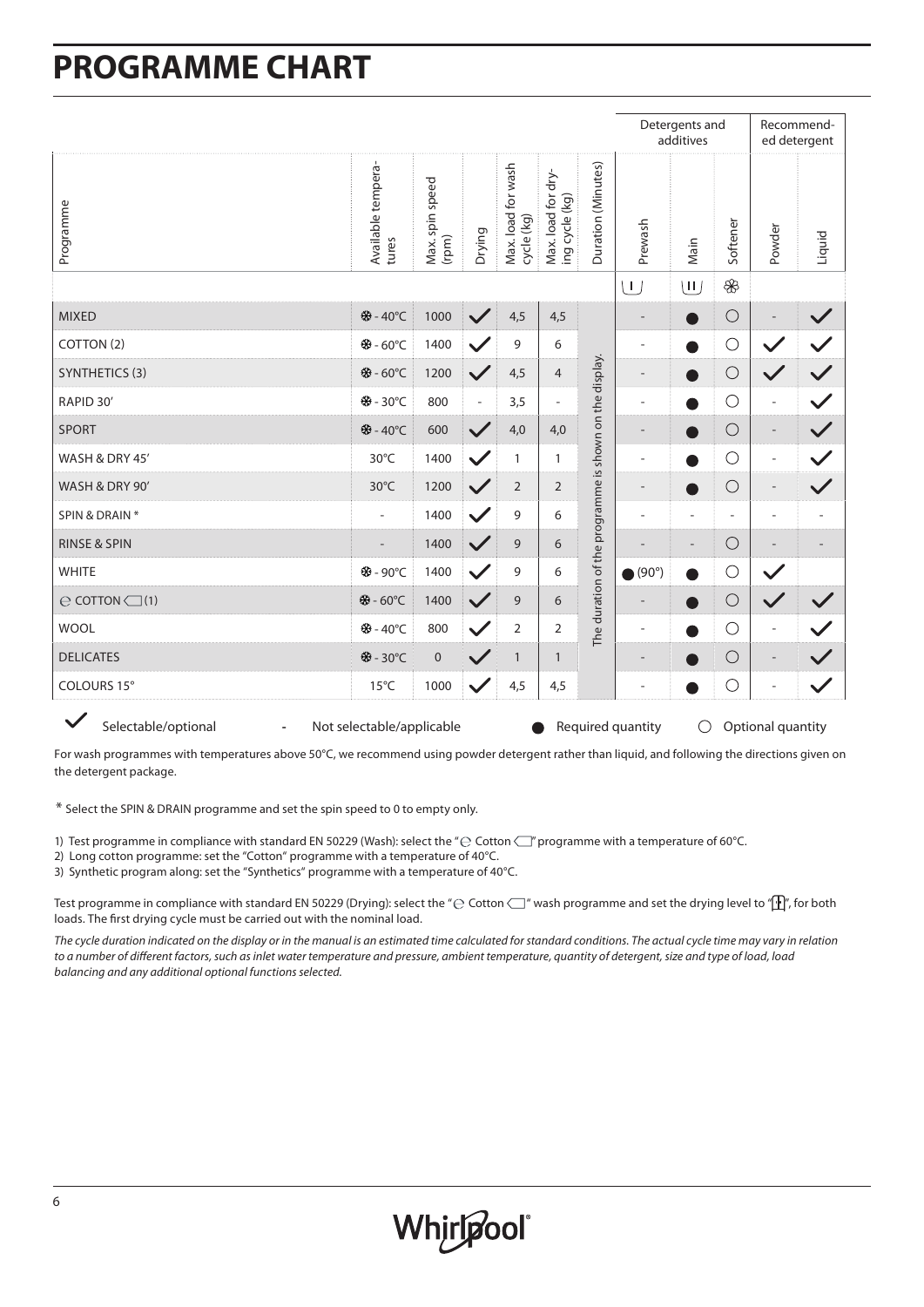## **PROGRAMMES**

Follow the directions indicated in the garment wash symbols.

### **MIXED**

For washing lightly to normally soiled resilient garments in cotton, linen, synthetic fibres and mixed fibres.

#### **COTTON**

for washing normally to heavily soiled towels, underwear, table and bed linen etc. in resilient cotton and linen.

#### 

### **SYNTHETICS**

for washing normally soiled garments made from synthetic fibres (such as polyester, polyacrylic, viscose etc.) or cotton/ synthetic blends.

#### . . . . . . . . . . . . . . . **RAPID 30'**

for washing lightly soiled garments quickly: this cycle lasts only 30 minutes, saving time and energy. Maximum load 3,5 Kg.

### **SPORT**

For washing lightly soiled sports clothing (tracksuits, shorts, etc.). For best results, we recommend not exceeding the maximum load indicated in the, "PROGRAMME CHART". We recommend using liquid detergent , and adding the amount suitable for half-load.

#### **WASH & DRY 45'**

for washing and drying lightly soiled cotton and synthetic fibre garments quickly. This cycle washes and dries a laundry load of up to 1 Kg in just 45 minutes.

### **WASH & DRY 90'**

for washing and drying cotton and synthetic fibre garments quickly. This cycle washes and dries a laundry load of up to 2 Kg in just 90 minutes.

## **OPTIONS AND FUNCTIONS**

### **OPTIONS selectable directly by pressing the relative button**

**!** If the selected option is not compatible with the programme set, an error warning tone sounds and the indicator lamp flashes three times. The option is not selected.

### **FRESHCARE+**

If associated with wash cycles, this option increases their performances by generating steam to block proliferation of the main sources of unpleasant odours inside the appliance (exclusively for the wash). After the steam phase, the machine runs a delicate cycle with slow drum rotations. When the FRESHCARE+ option is associated with drying cycles, it prevents stubborn creases from stabilising on garments, thanks to slow drum rotations. The FreshCare+ cycle starts at the end of the wash or drying cycle and continues for maximum 6 hours; it can be interrupted at any time by pressing any button on the control panel, or by turning the knob. Wait roughly 5 minutes before opening the door.

#### **SPIN & DRAIN**

spins the load then empties the water. For resilient garments.

### **RINSE & SPIN**

rinses and then spins. For resilient garments.

### **WHITE**

For washing normally to heavily soiled towels, underwear, table and bed linen, etc in resilient cotton and linen. Only when the temperature is selected at 90°C the cycle is provided with a prewash phase before main washing phase. In this case it is recommended to add detergent both, in the prewash and main wash section.

#### $\ominus$  **COTTON**

for washing normally soiled cotton garments. At 40°C and 60°C, this is the standard cotton programme and the most efficient and terms of water and energy consumption.

### **WOOL**

All wool garments can be washed using programme, "Wool" even those carryng the "hand-wash only " label. For best results, use special detergents and **do not exceed max kg declaration of laundry**.

#### **DELICATES**

for washing particularly delicate garments. Preferably turn garments inside out before washing.

#### **COLOURS 15°**

This cycle helps protect colours by washing in cold water (15°C) and uses less energy to heat the water while still offering satisfactory wash results. Suitable for lightly soiled, ustained garments. This cycle offers wash results comparable to 40°c mixed at just 15°C

## **START DELAY**  *h.*

To set the selected programme to start at a later time, press the button to set the desired delay time. The *h.* symbol lights on the display when this function is enabled. To cancel the delayed start, press the button again until the value "0" is shown on the display.

## **LOCK BUTTON**

to lock the control panel, press and hold the button "Dry only" for approximately 3 seconds. the symbol  $-$  lights on the display to indicate that the control panel is locked (with the exception of the  $\bigcup$  button). This prevents unintentional changes to programmes, especially with children near the machine.

If any attempt is made to use the control panel, the symbol  $=$  flashes on the display.

To unlock the control panel, press and hold the button "Dry only" for approximately 3 seconds.

## **EN**